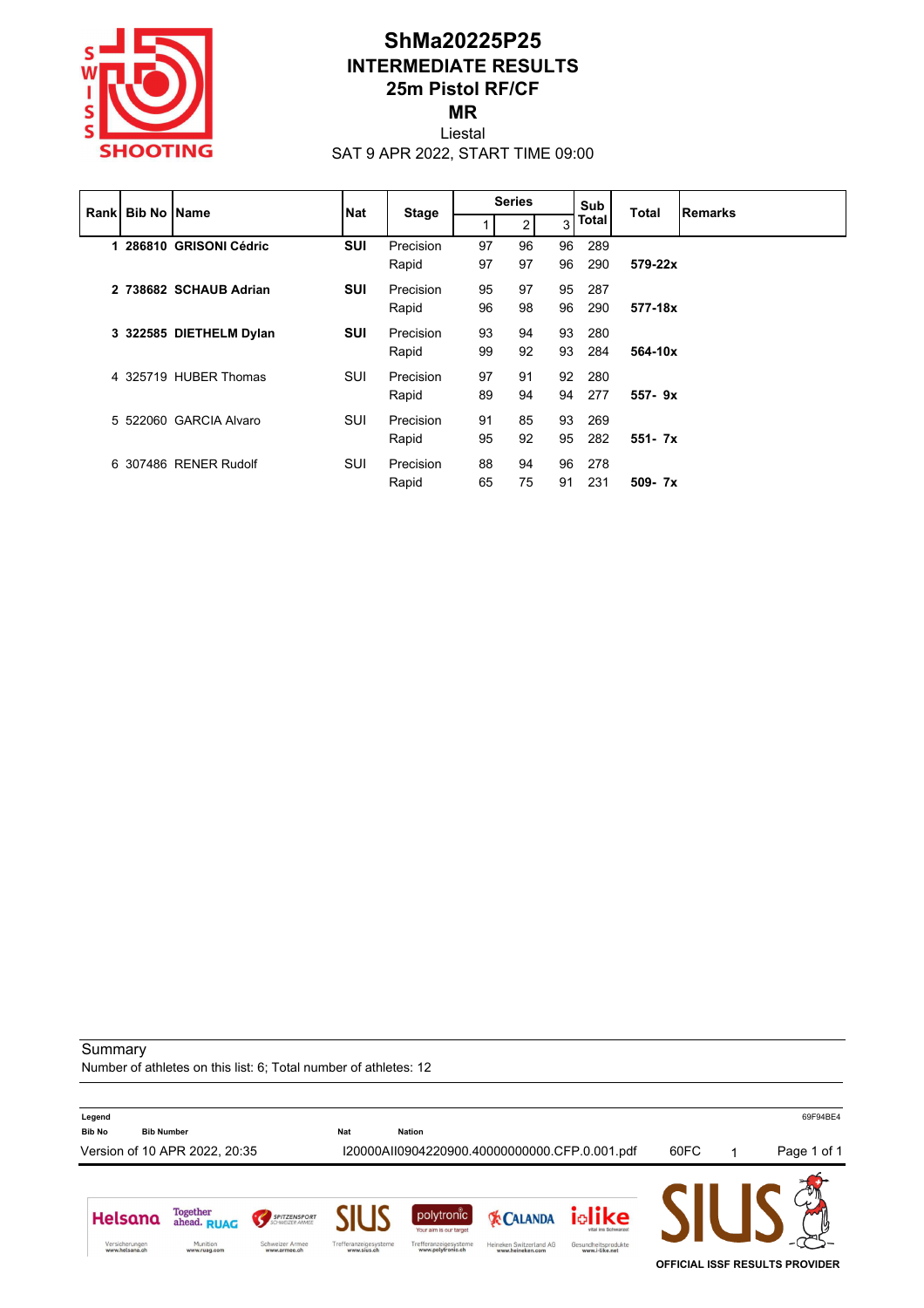

## **ShMa20225P25 RESULTS 25m Pistol RF/CF Individual** Liestal

SAT 9 APR 2022, START TIME 09:00

| Rank           | <b>FP</b>      |  | <b>Bib No Name</b>        | <b>Nat</b> | <b>Stage</b>       | <b>Series</b> |                |          | Sub          | <b>Total</b> | <b>Remarks</b> |
|----------------|----------------|--|---------------------------|------------|--------------------|---------------|----------------|----------|--------------|--------------|----------------|
|                |                |  |                           |            |                    | 1             | $\overline{2}$ | 3        | <b>Total</b> |              |                |
|                | $1 \quad 4$    |  | 286810 GRISONI Cédric     | <b>SUI</b> | Precision<br>Rapid | 97<br>97      | 96<br>97       | 96<br>96 | 289<br>290   | 579-22x      |                |
| $\mathbf{2}$   | -5             |  | 738682 SCHAUB Adrian      | <b>SUI</b> | Precision<br>Rapid | 95<br>96      | 97<br>98       | 95<br>96 | 287<br>290   | 577-18x      |                |
| 3              | 2              |  | 322585 DIETHELM Dylan     | <b>SUI</b> | Precision<br>Rapid | 93<br>99      | 94<br>92       | 93<br>93 | 280<br>284   | 564-10x      |                |
| $\overline{4}$ | 6              |  | 522215 LASRY Myriam       | SUI        | Precision<br>Rapid | 95<br>91      | 96<br>93       | 90<br>93 | 281<br>277   | 558-10x      |                |
| 5              | $\mathbf 1$    |  | 325719 HUBER Thomas       | <b>SUI</b> | Precision<br>Rapid | 97<br>89      | 91<br>94       | 92<br>94 | 280<br>277   | 557-9x       |                |
| 6              | 2              |  | 522060 GARCIA Alvaro      | SUI        | Precision<br>Rapid | 91<br>95      | 85<br>92       | 93<br>95 | 269<br>282   | 551- 7x      |                |
| $\overline{7}$ | 5              |  | 852288 WAEBER Jessica     | <b>SUI</b> | Precision<br>Rapid | 90<br>97      | 93<br>90       | 90<br>88 | 273<br>275   | 548-14x      |                |
| 8              | 6              |  | 928109 REIMANN Alexander  | <b>SUI</b> | Precision<br>Rapid | 87<br>76      | 93<br>89       | 95<br>89 | 275<br>254   | 529-7x       |                |
| 9              | 9              |  | 931923 REIMANN Theodor    | SUI        | Precision<br>Rapid | 90<br>87      | 88<br>88       | 85<br>91 | 263<br>266   | 529-4x       |                |
| 10             | 4              |  | 748189 METZ Michelle      | SUI        | Precision<br>Rapid | 85<br>92      | 81<br>87       | 90<br>89 | 256<br>268   | 524-4x       |                |
| 11             | $\overline{7}$ |  | 839870 HOFMANN Alessandro | SUI        | Precision<br>Rapid | 90<br>89      | 86<br>85       | 82<br>90 | 258<br>264   | 522- 7x      |                |
| 12             | $\overline{1}$ |  | 307486 RENER Rudolf       | <b>SUI</b> | Precision<br>Rapid | 88<br>65      | 94<br>75       | 96<br>91 | 278<br>231   | 509-7x       |                |

Protest Date / Time:

**Summary** Number of athletes on this list: 12; Total number of athletes: 12

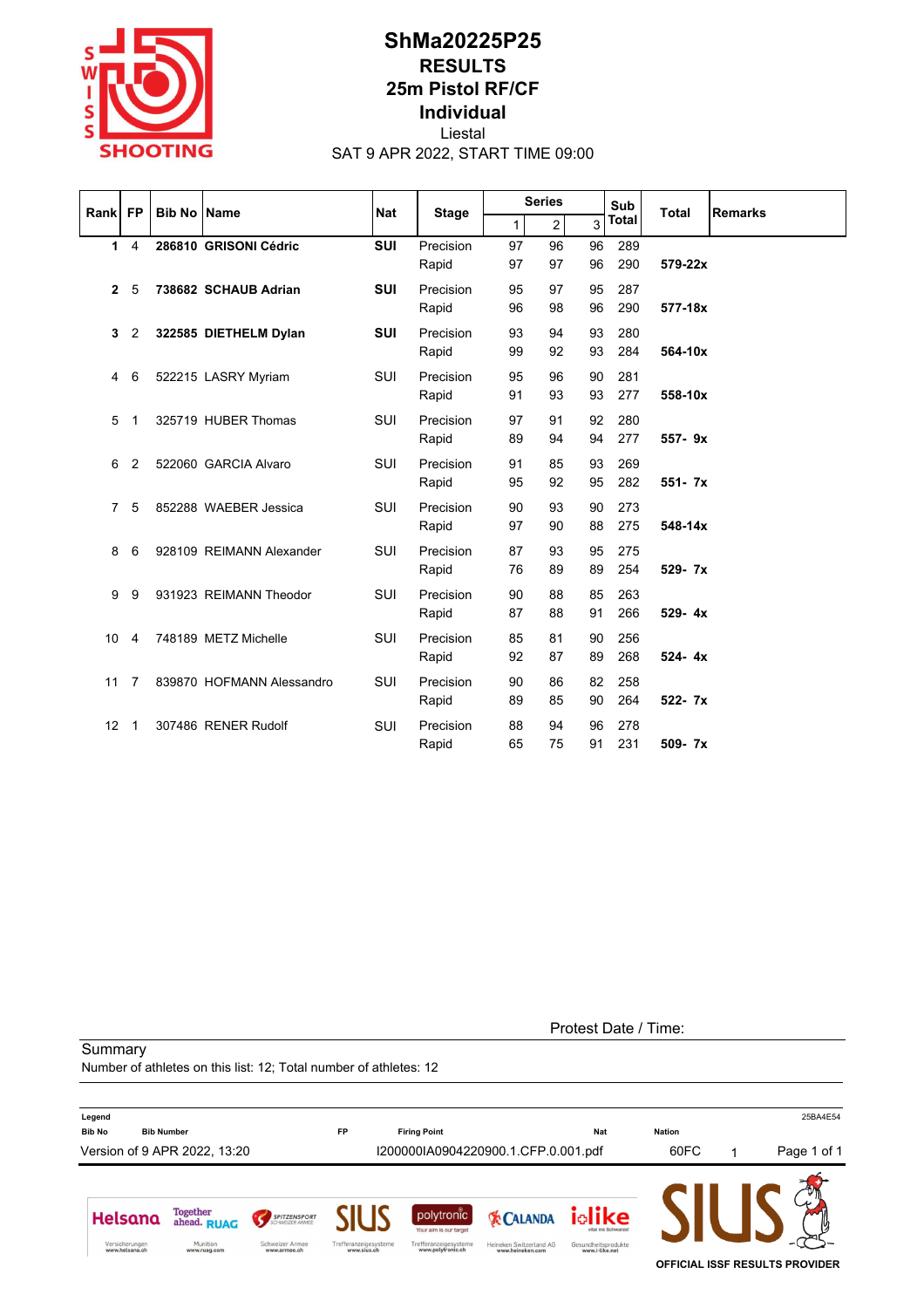

## **ShMa20225P25 RESULTS 25m Pistol RF/CF WR** Liestal

SAT 9 APR 2022, START TIME 09:00

|  | Rank Bib No Name    | <b>Nat</b> | <b>Stage</b> | <b>Series</b> |             |    | Sub          | <b>Total</b> | <b>Remarks</b> |
|--|---------------------|------------|--------------|---------------|-------------|----|--------------|--------------|----------------|
|  |                     |            |              |               | $\sim$<br>▵ | ື  | <b>Total</b> |              |                |
|  | 522215 LASRY Myriam | SUI        | Precision    | 95            | 96          | 90 | 281          |              |                |
|  |                     |            | Rapid        | 91            | 93          | 93 | 277          | 558-10x      |                |

#### **Summary**

Number of athletes on this list: 1; Total number of athletes: 12

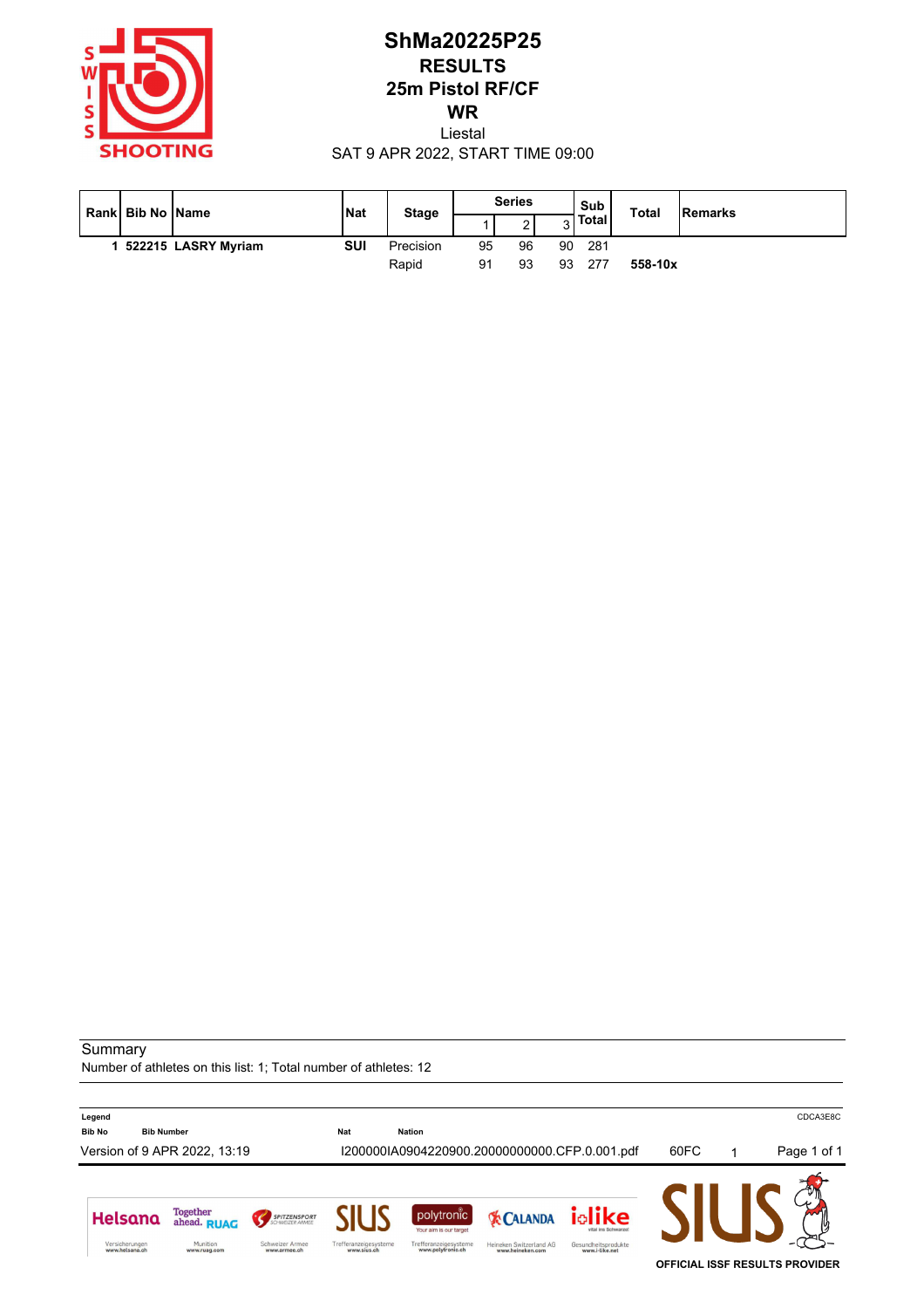

# **ShMa20225P25 RESULTS 25m Pistol RF/CF WJ**

Liestal SAT 9 APR 2022, START TIME 09:00

|  | l Rankl Bib No IName   | <b>INat</b> | <b>Stage</b>       | <b>Series</b> |          |          | Sub<br><b>Total</b> |             | Remarks |
|--|------------------------|-------------|--------------------|---------------|----------|----------|---------------------|-------------|---------|
|  |                        |             |                    |               | 2        | 3        | <b>Total</b>        |             |         |
|  | 852288 WAEBER Jessica  | SUI         | Precision<br>Rapid | 90<br>97      | 93<br>90 | 90<br>88 | -273<br>275         | $548 - 14x$ |         |
|  | 2 748189 METZ Michelle | SUI         | Precision<br>Rapid | 85<br>92      | 81<br>87 | 90<br>89 | 256<br>268          | $524 - 4x$  |         |

**Summary** 

Number of athletes on this list: 2; Total number of athletes: 12

**Legend** 4A5368A2 **Bib No Bib Number Nat Nation** Version of 9 APR 2022, 13:20 I200000IA0904220900.80000000000.CFP.0.001.pdf 60FC 1 Page 1 of 1 Helsana Together<br>ahead. RUAG iolike polytronic SPITZENSPORT **EX CALANDA** Your aim is our targe Versicherungen<br>www.helsana.ch Munition<br>www.ruag.com Schweizer Armee<br>www.armee.ch Trefferanzeigesysteme<br>www.sius.ch Trefferanzeigesysteme<br>www.polytronic.ch Heineken Switzerland AG<br>www.heineken.com Gesundheitsprodukte<br>www.i-like.net **OFFICIAL ISSF RESULTS PROVIDER**